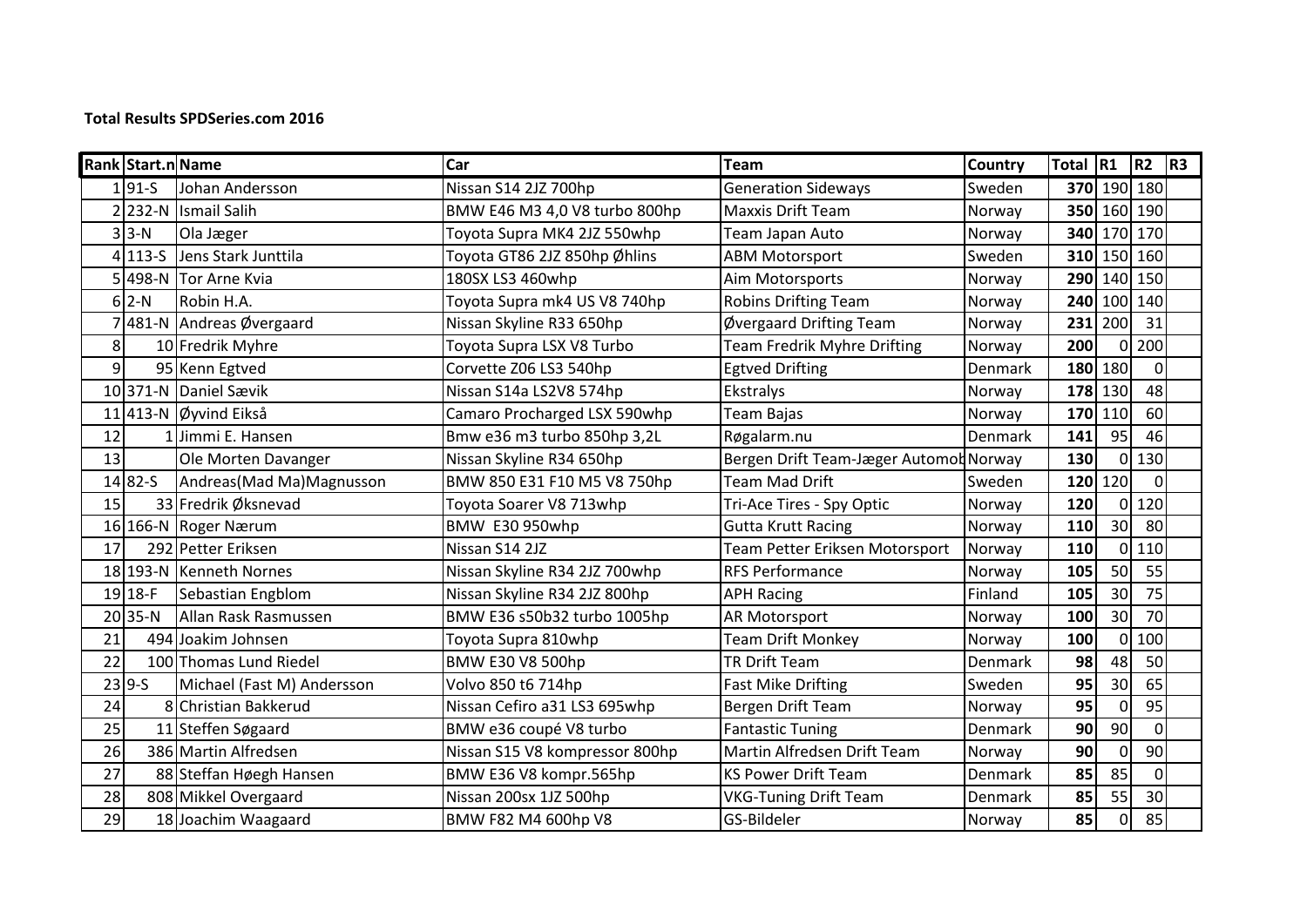| 30 <sub>1</sub> |             | 5 Martin Hjermitslev           | Skyline R34 Viper 8,0L V10 550HP | <b>Unique Racing</b>                      | Denmark    | 80 | 80              | $\overline{0}$ |
|-----------------|-------------|--------------------------------|----------------------------------|-------------------------------------------|------------|----|-----------------|----------------|
|                 |             | 31 188-N Ørjan Fuglestveit     | Toyota Corolla 1uzfe V8 275whp   | <b>Team Bajas</b>                         | Norway     | 75 | $\overline{75}$ | $\Omega$       |
| 32              |             | 126 Jesper E. Kneis            | Nissan Silvia S13 1JZ 510hp      | <b>OneTwentySix Racing Team</b>           | Denmark    | 70 | 70              | $\Omega$       |
|                 |             | 33 476-N Martin Halvorsli      | BMW E46 700whp                   | <b>Gutta Krutt Racing</b>                 | Norway     | 68 | 30              | 38             |
| 34              |             | 13 Dennis Hansen               | Nissan S15 800HP D1 car          | <b>Autoslanger Drifting Team</b>          | Denmark    | 65 | 65              | $\Omega$       |
|                 | 35 74-N     | Christer Lønn                  | BMW E36 2JZ 600whp               | <b>Team Bajas</b>                         | Norway     | 64 | 30              | 34             |
|                 |             | 36 111-N Dan Mønster           | Toyota Supra mk4 900hp           | <b>Zestino Drifting Tires</b>             | Norway     | 62 | 30              | 32             |
|                 | $37 13-5$   | Tobias Olofsson                | <b>BMW E36 700whp</b>            | <b>T-Parts Drifting Team</b>              | Sweden     | 60 | 60              | $\Omega$       |
|                 |             | 38 463-N Kristoffer Tisland    | Nissan S13 LS3 440hp             | <b>Team Bajas</b>                         | Norway     | 46 | 46              | $\Omega$       |
| 39              |             | 450 Kasper Kristensen          | BMW E30 V8 turbo 493hp           | <b>KS Power Drift Team</b>                | Denmark    | 44 | 44              | $\Omega$       |
| 40              |             | 448 Andreas Olsson             | Nissa Silvia S15 2JZ 600whp      | <b>Team Gulf Motorsport</b>               | Norway     | 44 | $\mathbf 0$     | 44             |
| 41              |             | 77 Patrick Viborg Hansen       | Nissan Silvia S14 M5 405hp       | <b>Team PVH Motorsport</b>                | Denmark    | 42 | 42              | $\Omega$       |
| 42              |             | 140 Øyvind Bogen               | Nissan S15 2JZ 700hp             | Ø.Bogen Drifting-Sørlie Anleggsser Norway |            | 42 | $\mathbf 0$     | 42             |
| 43              |             | Niels Kos                      | <b>BMW E30 M3</b>                |                                           | Netherland | 40 | 40              | $\Omega$       |
| 44              |             | 226 Richard Skaug              | Toyota Supra 2JZ - 540hp         | R.A.S Drifting                            | Norway     | 40 | $\Omega$        | 40             |
| 45              |             | 717 Mads Andreasen             | BMW E30 V8 Kompressor 450hp      | <b>VKG Tuning</b>                         | Denmark    | 38 | 38              | $\overline{0}$ |
| 46              |             | Daniel Asmussen                | <b>BMW E36 2JZ</b>               | <b>Kemo Killer Drifting</b>               | Denmark    | 36 | 36              | $\overline{0}$ |
| 47S             |             | <b>Erik Kagg</b>               | Nissan 350Z GM LS3 compr.        | Kaggservicedriftteam.se                   | Sweden     | 36 | $\Omega$        | 36             |
| 48              |             | 9 Anders Christiansen          | BMW E36 Coupe 1JZ 450hp          | <b>AAA Driftteam</b>                      | Denmark    | 34 | 34              | $\Omega$       |
| 49              |             | Dennis Van Loon                | Nissan Skyline R34 AMG           |                                           | Netherland | 32 | 32              | $\Omega$       |
| 50              |             | 17 Jacob Ask                   | BMW E36 Coupe M3 kompr.510hp     | No Limit Drifting                         | Denmark    | 31 | 31              | $\Omega$       |
| 51              |             | Martin Poorhamidi              | Nissan Skyline                   |                                           | Denmark    | 30 | 30              | $\overline{0}$ |
|                 |             | 52 437-N Ole Andreas Høgetveit | BMW E30 M5 V8 600hp              | Team Bajas                                | Norway     | 30 | 30              | $\Omega$       |
| 53              |             | Clint Van Oort                 | Nissan Skyline R32               |                                           | Netherland | 30 | 30              | $\overline{0}$ |
| 54              |             | Dan Dirks Petersen             | BMW E46 2JZ 500hp                | <b>Dirks Drifting</b>                     | Denmark    | 30 | 30              | $\Omega$       |
| 55              |             | 48 Henrik Riis Jakobsen        | Toyota Corolla AE86 SR20 350hp   | <b>Team Darkside</b>                      | Denmark    | 30 | 30              | $\Omega$       |
| 56              |             | 81 René Persson                | Toyota Supra mk4 620hp           | Persson Racing                            | Denmark    | 30 | 30              | $\overline{0}$ |
| 57              |             | 8 Christian Jæger              | Skyline R33 Merc V12 TT 544hp    | <b>Unique Racing</b>                      | Denmark    | 30 | 30              | $\overline{0}$ |
| 58              |             | 77 Søren Callesen              | Corvette Supercharged 630hp      | Artntatooracing                           | Denmark    | 30 | 30              | $\Omega$       |
| 59              |             | 7 Christian Christensen        | Miata V8 Turbo 500hp             | <b>Overboost Drift Team</b>               | Denmark    | 30 | 30              | $\Omega$       |
|                 | $60$   26-S | <b>Fredrik Lindberg</b>        | Toyota GT86 S50 Turbo 704whp     | <b>Team Mad Drift</b>                     | Sweden     | 30 | 30              | $\overline{0}$ |
|                 | $61$ 18-S   | Ragnar Cederberg               | BMW E36 S54 Turbo 1027hp         | Team Skånestyckarna                       | Sweden     | 30 | 30              | $\Omega$       |
|                 | $62$ 10-S   | Calle Linnarsson               | Nissan S14 2JZ 1000hp            | <b>KL Racing Team</b>                     | Sweden     | 30 | 30              | $\Omega$       |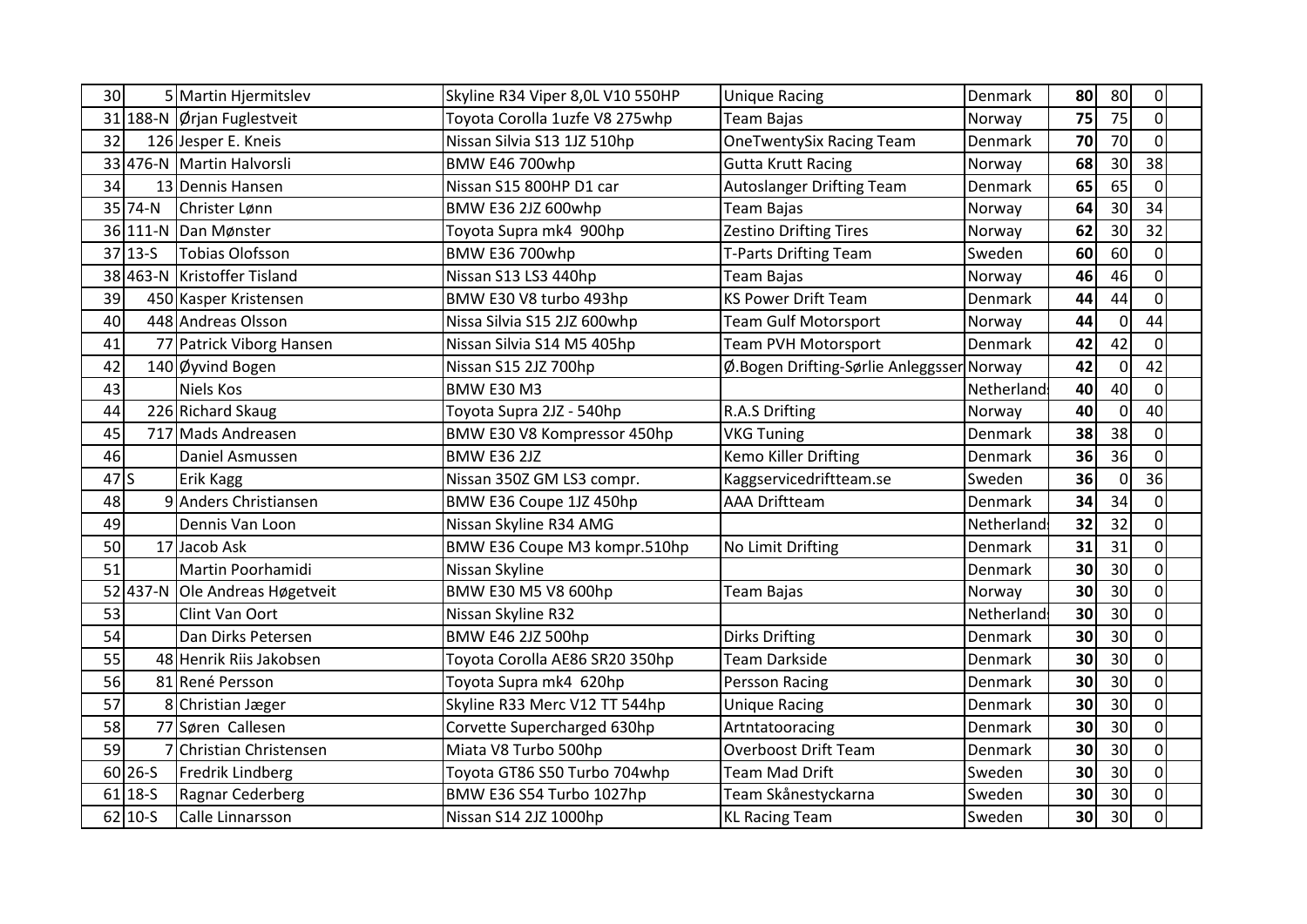| 63 11-N     | TheStig Bornø              | Nissan 350 Widebody TT 509hp | Ledboyz.com Drifting Team | Norway         | 30 <sub>l</sub> | 30              | $\overline{0}$  |  |
|-------------|----------------------------|------------------------------|---------------------------|----------------|-----------------|-----------------|-----------------|--|
| 64          | Andreas Hansen             | Toyota Supra                 |                           | Sweden         | 30 <sup>1</sup> | 30 <sup>1</sup> | $\Omega$        |  |
| 65 185?     | Kristian Bruun             | <b>BMW E30 M60B40</b>        |                           | Denmark        | 30 <sub>1</sub> | 30              | $\Omega$        |  |
| 66          | Orhan Turktas              | <b>BMW M3 Touring</b>        |                           | Netherland     | 30              | 30 <sup>1</sup> | $\Omega$        |  |
| 67          | Atli Odinsson              | Toyota Supra 700hp           |                           | <b>Denmark</b> | 30 <sup>1</sup> | 30 <sup>°</sup> | $\Omega$        |  |
| 68          | Perry Swaans               | BMW E36 M5 turbo             |                           | Netherland     | 30 <sup>1</sup> | 30 <sup>°</sup> | $\Omega$        |  |
| 69          | Mark Hoek                  | <b>BMW E30 V8</b>            |                           | Netherland     | 30              | 30 <sup>°</sup> | $\Omega$        |  |
| 70          | <b>Rick Hoek</b>           | BMW E36 V8 LS                |                           | Netherland     | 30 <sup>1</sup> | 30 <sup>°</sup> | $\Omega$        |  |
| 71 22-S     | Christian Erlandsson       | Subaru BRZ 2015 2JZ 831whp   | <b>LMR Drift Alliance</b> | Sweden         | 30 <sup>1</sup> | 30 <sup>°</sup> | $\Omega$        |  |
| 72          | 3 Jacob Vollhaase Hagemann | Toyota Supra mk4 2JZ 750hk   | Points Viborg Raceteam    | Denmark        | 30              | 30              | $\Omega$        |  |
| 73          | 55 Kim Mathisen            | BMW E46 V8 550hp             | <b>JM Racing</b>          | Denmark        | 30 <sup>1</sup> | 30 <sup>1</sup> | $\Omega$        |  |
| 74          | <b>Emil Nielsen</b>        | Nissan Silva S14 M5          |                           | Denmark        | 30 <sup>1</sup> | 30 <sup>°</sup> | $\Omega$        |  |
| 75 88-S     | Patrik Johansson "Smygis"  | Nissan Skyline 2,6l 600hp    | Steve-O drift             | Sweden         | 30 <sup>1</sup> | $\Omega$        | 30              |  |
| 76          | 92 Lasse Tonby             | Toyota Supra                 | <b>Tonby Drifting</b>     | Norway         | 30 <sup>1</sup> | $\overline{0}$  | 30              |  |
| $77$   23-5 | Henrik Isaksson            | Toyota Supra V8 1164whp      | Team SW-race              | Sweden         | 30 <sup>1</sup> | 0               | 30 <sup>1</sup> |  |
| 78          |                            |                              |                           |                | 0               |                 |                 |  |
| 79          |                            |                              |                           |                | $\Omega$        |                 |                 |  |
| 80          |                            |                              |                           |                | $\mathbf 0$     |                 |                 |  |
| 81          |                            |                              |                           |                | $\mathbf 0$     |                 |                 |  |
| 82          |                            |                              |                           |                | $\mathbf 0$     |                 |                 |  |
| 83          |                            |                              |                           |                | $\mathbf{0}$    |                 |                 |  |
| 84          |                            |                              |                           |                | $\Omega$        |                 |                 |  |
| 85          |                            |                              |                           |                | $\mathbf{0}$    |                 |                 |  |
| 86          |                            |                              |                           |                | $\mathbf{0}$    |                 |                 |  |
| 87          |                            |                              |                           |                | $\mathbf{0}$    |                 |                 |  |
| 88          |                            |                              |                           |                | $\Omega$        |                 |                 |  |
| 89          |                            |                              |                           |                | $\mathbf 0$     |                 |                 |  |
| 90          |                            |                              |                           |                | 0               |                 |                 |  |
| 91          |                            |                              |                           |                | $\mathbf{0}$    |                 |                 |  |
| 92          |                            |                              |                           |                | $\Omega$        |                 |                 |  |
| 93          |                            |                              |                           |                | $\mathbf 0$     |                 |                 |  |
| 94          |                            |                              |                           |                | 0               |                 |                 |  |
| 95          |                            |                              |                           |                | $\mathbf{0}$    |                 |                 |  |